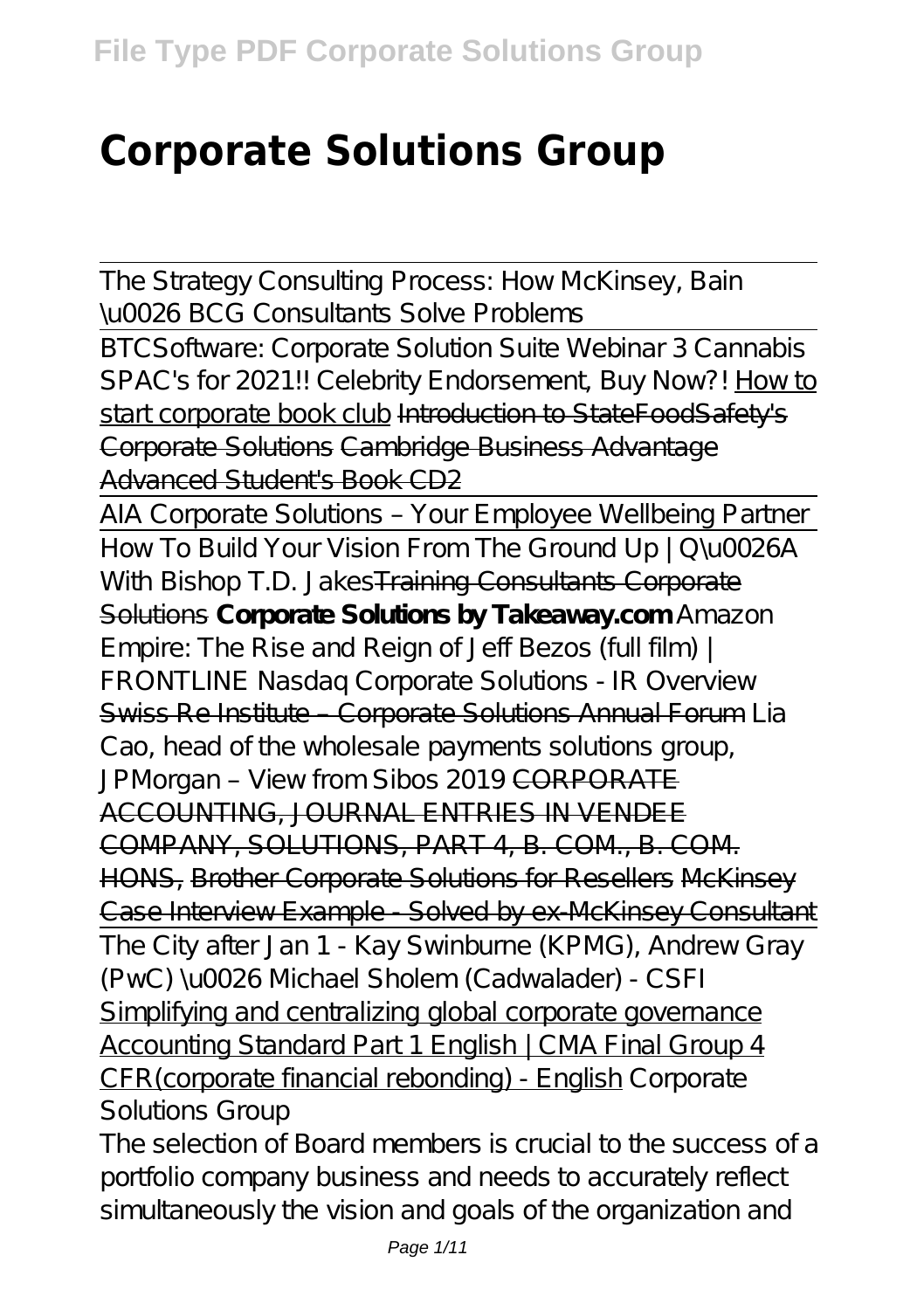the Sponsor.

*Corporate Solutions Group, Inc.*

Corporate Solutions Group, Inc. (CSG) is a crisis management firm that specializes in providing management and advisory services to distressed companies in transition, such as those experiencing...

*Corporate Solutions Group, Inc. | LinkedIn* CORPORATE SOLUTIONS GROUP, LLC (Delaware (US), 5 Feb 2007 - ) HOMMEL CORPORATE SOLUTIONS GROUP, LLC (New Jersey (US), 6 May 2009 - ) EXSON CORPORATE SOLUTIONS GROUP LLC (Indiana (US), 3 Oct 2017 - ) branch CORPORATE SOLUTIONS GROUP I, LLC (New York (US), 14 Jun 2000 - ) CORPORATE SOLUTIONS GROUP CALIFORNIA, LLC (Delaware (US), 20 Jan 2005 - )

*CORPORATE SOLUTIONS GROUP, LLC :: New York (US ...* There are 8 companies that go by the name of Corporate Solutions Group, Inc.. These companies are located in Bloomfield CT, Brooklyn NY, Carmel IN, Indianapolis IN, Lakewood CO, Miami FL, Oceanside NY, Stockbridge GA, and Wheaton IL.

*Corporate Solutions Group, Inc. - CO, CT, FL, GA, IL, IN ...* CORPORATE SOLUTIONS GROUP I, LLC: DELAWARE LIMITED-LIABILITY COMPANY (LLC) WRITE REVIEW: Address: Corporation Trust Center 1209 Orange Street Wilmington, DE 19801

*Corporate Solutions Group I, LLC - New York NY, Oyster Bay ...*

Corporate Solutions group Companies of the group Corporate Consultingis the leading technology and business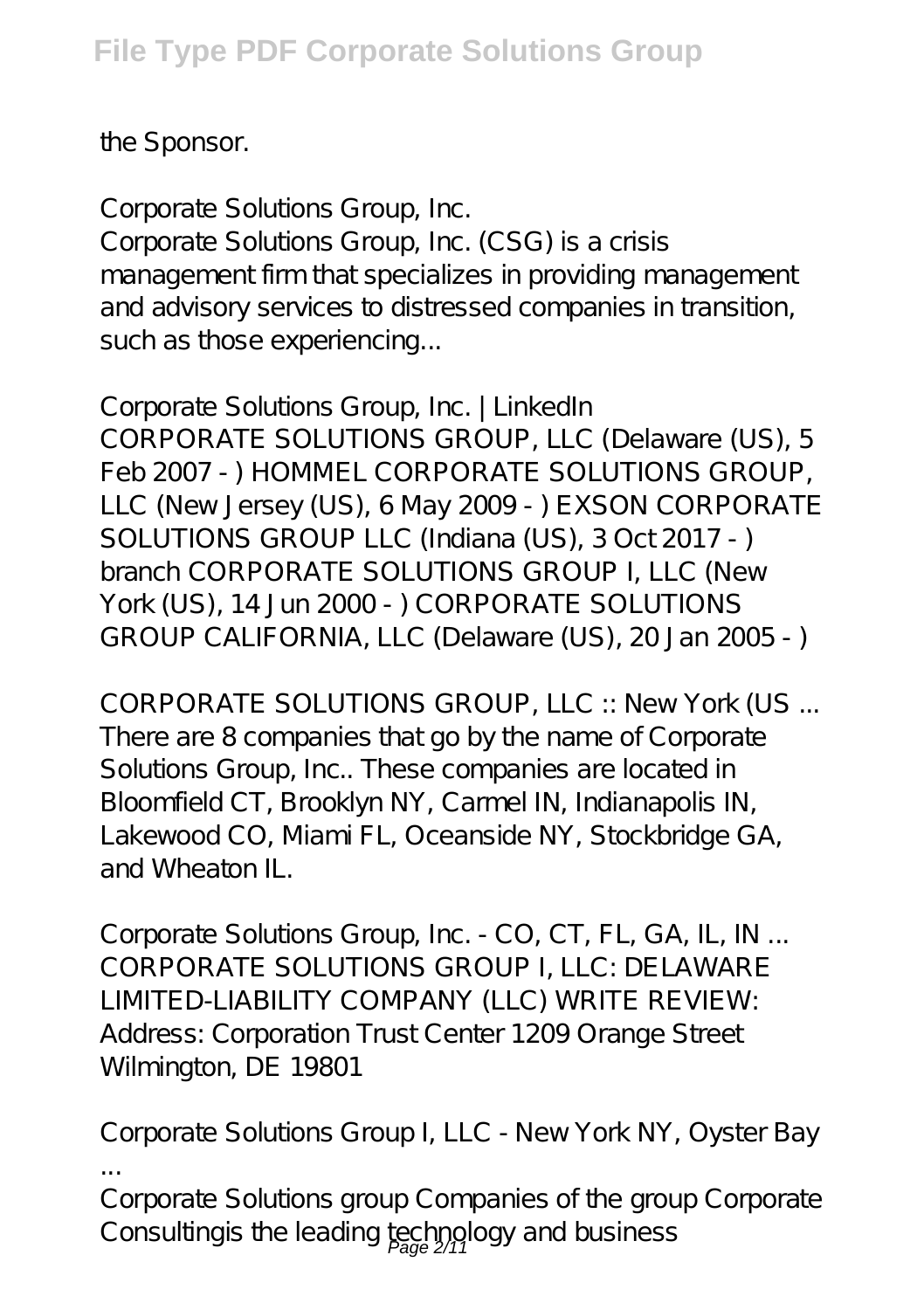management consulting company in Latvia. It has specialized in service of corporate customers: service providers, banks and organizations of state sector.

*Corporate Solutions group | Corporate Solutions* The Corporate Solutions Team prides itself on delivering ongoing service and consultation. As your goals and dreams change, we adapt your financial plan to meet those changes. Maintaining relationships is our number one priority.

*The Corporate Solutions Team - Employee Benefits, Group ...* Corporate Speech Solutions offers training in New York City, Long Island and virtually anywhere in the world. Our goal is "to help you say it better!' Learn to communicate in a clear, concise and confident manner. Simply enter your email below and receive your FREE copy of, "Communicate with Clarity and Confidence!"

*Corporate Speech Solutions Manhattan & Long Island* About Swiss Re Corporate Solutions We're the commercial insurance arm of the Swiss Re Group, so we know how to protect your business. Our extensive knowledge and expertise allows us to understand the risks you face today, anticipate the risks you'll face tomorrow and tailor your coverage accordingly.

#### *Corporate Solutions | Swiss Re*

Corporate Solutions is a leader in the PEO industry. We currently help more than 500 companies simplify their human resources by integrating services to effectively manage HR responsibilities and employer risks. Learn more about what we can do for you. It's easy to Get Started

Corporate Solutions - The Human Resource Solution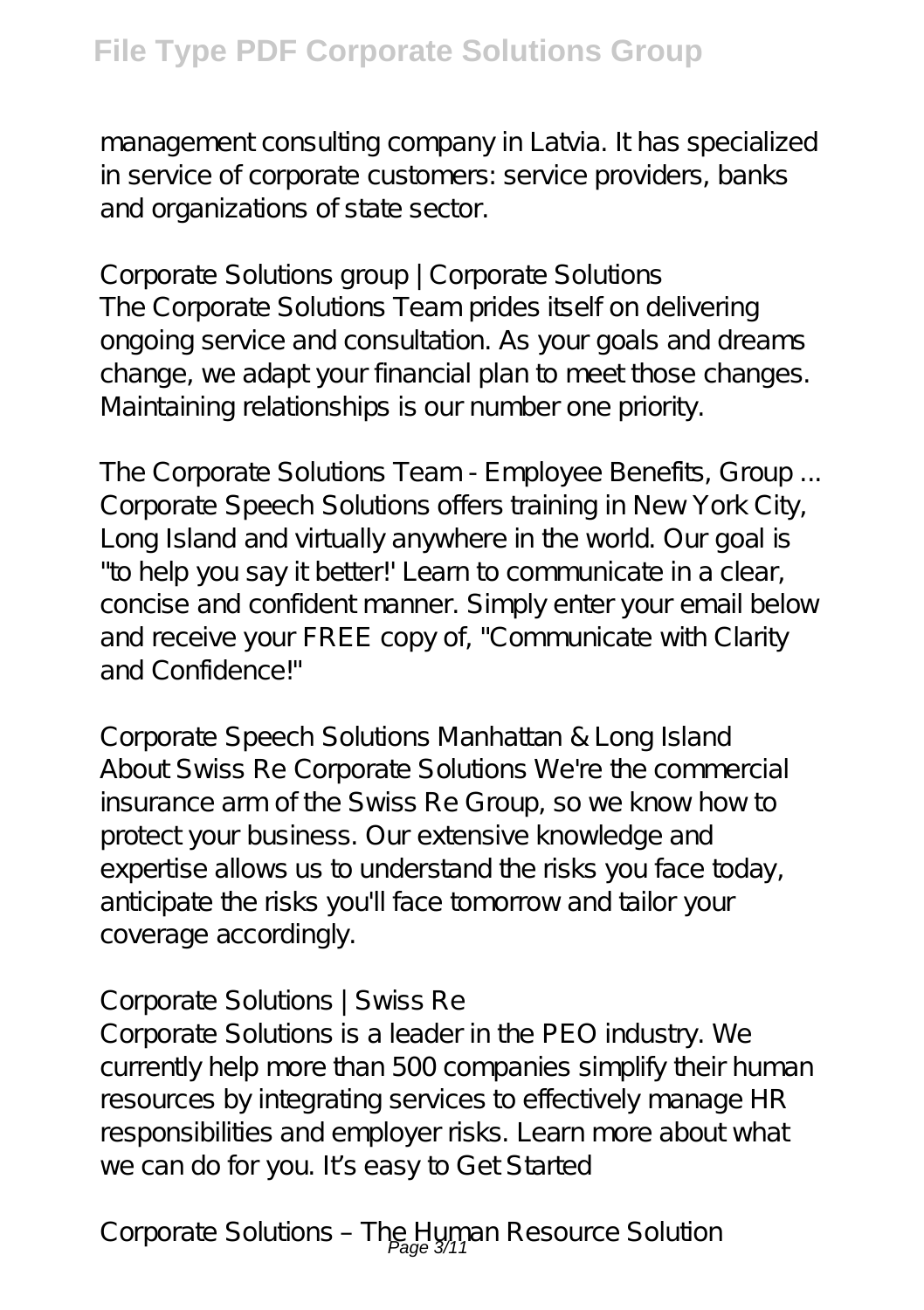Corporate Leadership Solutions Our proven methodology has transformed leading companies all over the world. It inspires people to lead beyond their titles, to develop strong relationships that lead to higher production, hire and retain high potential employees, and to create a culture of leadership development within the company.

*The John Maxwell Company - Corporate Training Solutions* Fulfillment and Distribution. Although we're known for filtering millions of direct mail pieces through our building every year, what many people don't know is that Gabriel Group also has an additional 60,000 square feet of warehouse space just a mile away from our headquarters!

#### *Gabriel Group | Corporate Solutions*

There are 2 companies that go by the name of Corporate Solutions Group. These companies are located in South Burlington PA and Winter Park FL.

# *Corporate Solutions Group - South Burlington PA and Winter ...*

Corporate Solutions For Corporations and Financial Solutions As a leading commercial card issuer, Citi ® Commercial Cards offers corporations and financial institutions a global footprint supported by unrivalled card acceptance.

*Corporate Solutions | Citi® Commercial Cards | Treasury ...* First Corporate Solutions is well known and widely respected for our unique understanding of the challenges that face Financial Institutions. Our synergistic approach combines our unique product offerings with our expert staff, empowering clients to evaluate applicants quickly, monitor existing customers easily and make funding decisions with ...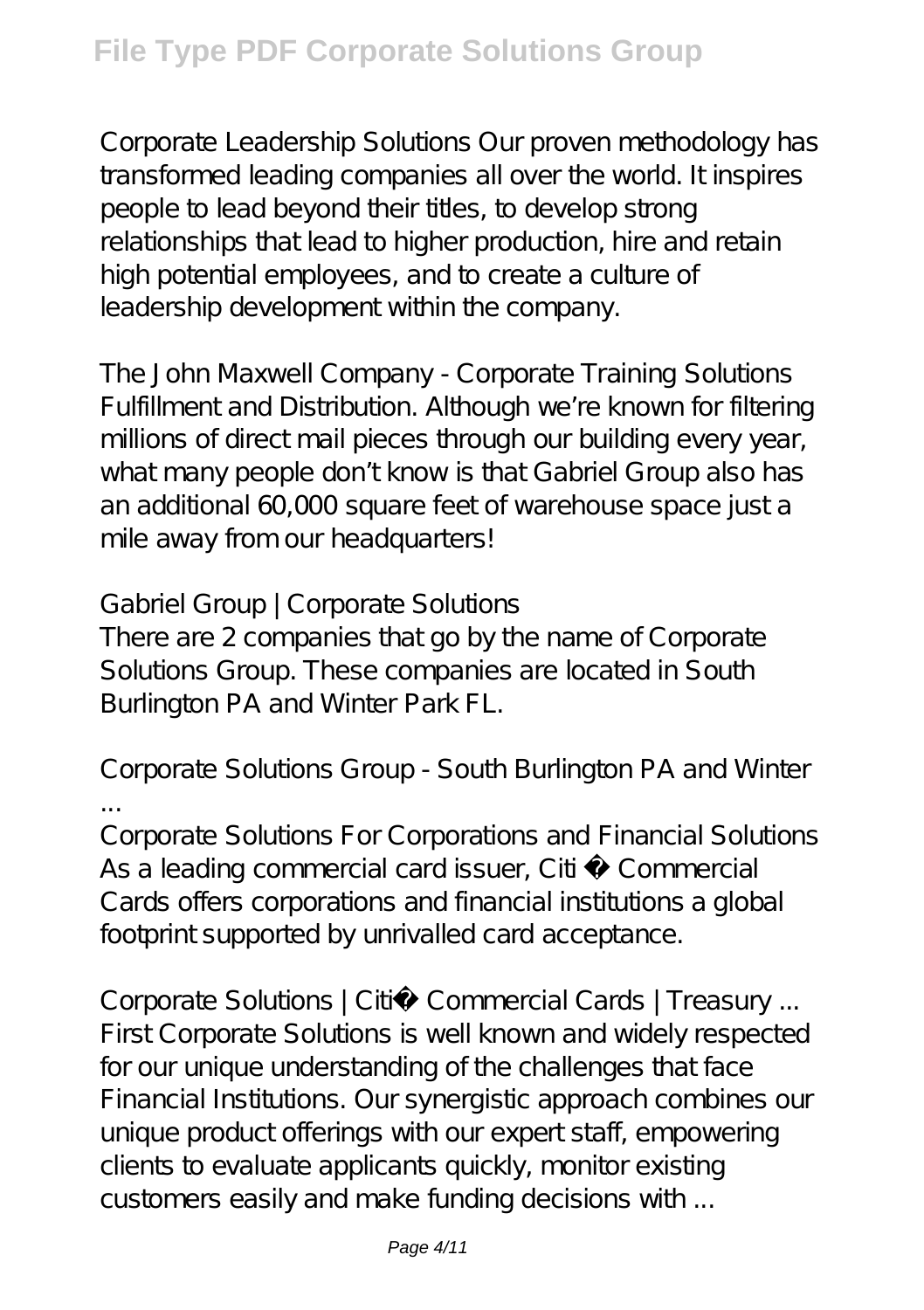*First Corporate Solutions - Global UCC & Corporate Due ...* Corporate SOLUTIONS We provide a wide range of group insurance coverage and tailor-made solutions that take good care of you and your employees, with comprehensive benefits and features from a range of insurance schemes including Group Medical & Hospitalisation, Group Term Life and Group Personal Accident.

# *Corporate Solutions | Group Insurance Coverage | AIA Malaysia*

Global presence. Personal service. Exceptional dedication. We offer a variety of services, including airport limousine, airport concierge, point to point travel, hourly charters, special occasions, sightseeing and group tours, private aviation chauffeurs, corporate roadshows, and mobile event transportation.

# *CTG - Corporate Transportation Group*

Within Occupier Services, Corporate Solutions is a type of client engagement led by an account management team and single point of contact, as an extension of your team. Our unique combination of deep expertise within each integrated service area and our enterprising culture maximizes efficiencies for your business.

# *Corporate Solutions | Colliers International*

Utmost Corporate Solutions makes a world of difference to people's lives by providing exceptional employee benefits that are simple, transparent and accessible. Group Risk benefits are a key element of any remuneration package as they help to attract and retain high-calibre employees. OUR GROUP RISK SOLUTIONS

*Group Risk - Utmost International* Page 5/11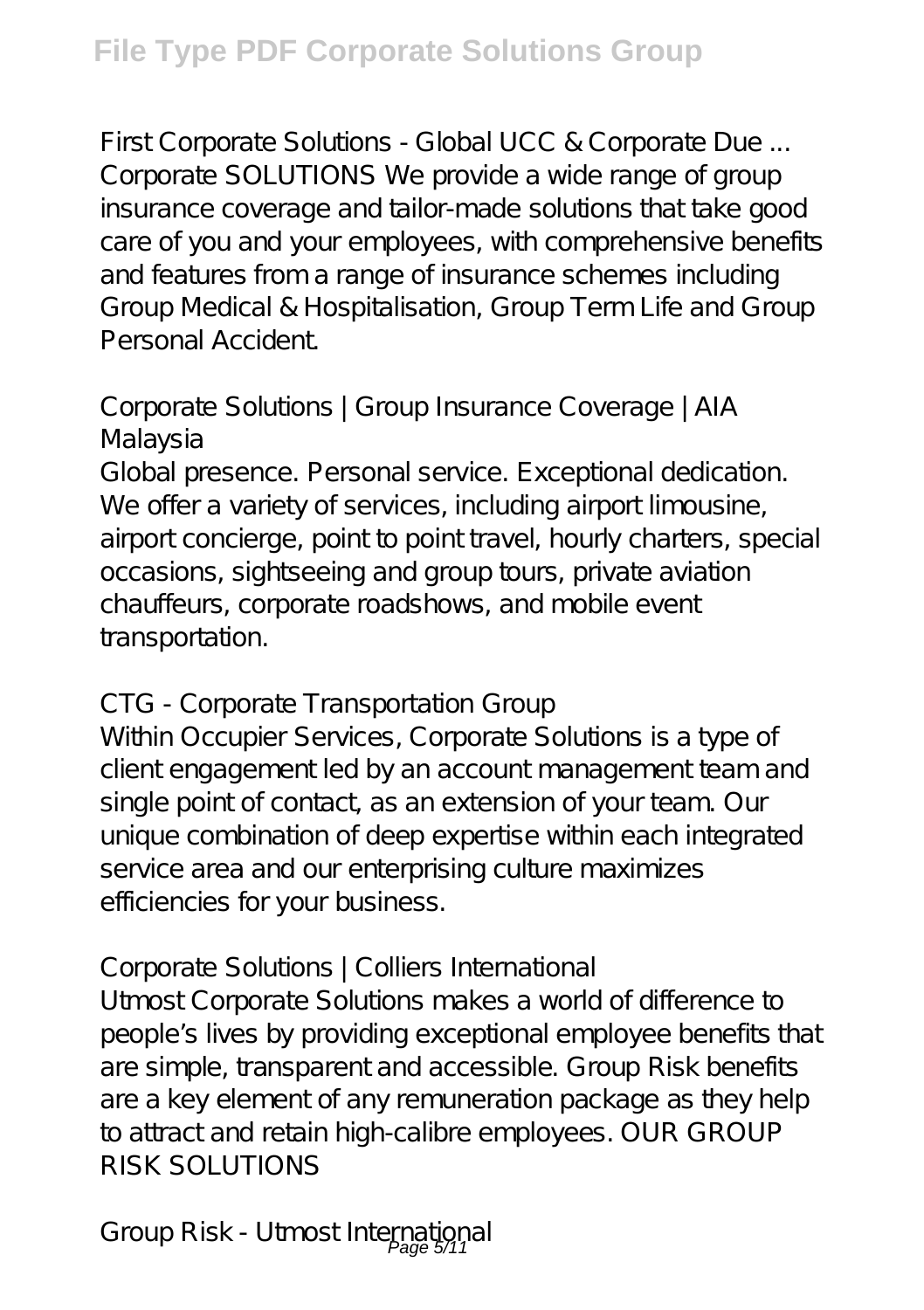# **File Type PDF Corporate Solutions Group**

CORPORATE SOLUTIONS A recent survey established that the most important issues facing employers were cost control, efficiency and employee awareness. These priorities have always been at the heart of our service to our business clients.

The Strategy Consulting Process: How McKinsey, Bain \u0026 BCG Consultants Solve Problems

BTCSoftware: Corporate Solution Suite Webinar 3 Cannabis SPAC's for 2021!! Celebrity Endorsement, Buy Now?! How to start corporate book club Introduction to StateFoodSafety's Corporate Solutions Cambridge Business Advantage Advanced Student's Book CD2

AIA Corporate Solutions – Your Employee Wellbeing Partner How To Build Your Vision From The Ground Up | Q U0026A With Bishop T.D. Jakes<del>Training Consultants Corporate</del> Solutions **Corporate Solutions by Takeaway.com** *Amazon Empire: The Rise and Reign of Jeff Bezos (full film) | FRONTLINE Nasdaq Corporate Solutions - IR Overview* Swiss Re Institute – Corporate Solutions Annual Forum *Lia Cao, head of the wholesale payments solutions group,* JPMorgan - View from Sibos 2019<del>CORPORATE</del> ACCOUNTING, JOURNAL ENTRIES IN VENDEE COMPANY, SOLUTIONS, PART 4, B. COM., B. COM. HONS, Brother Corporate Solutions for Resellers McKinsey Case Interview Example - Solved by ex-McKinsey Consultant The City after Jan 1 - Kay Swinburne (KPMG), Andrew Gray (PwC) \u0026 Michael Sholem (Cadwalader) - CSFI Simplifying and centralizing global corporate governance Accounting Standard Part 1 English | CMA Final Group 4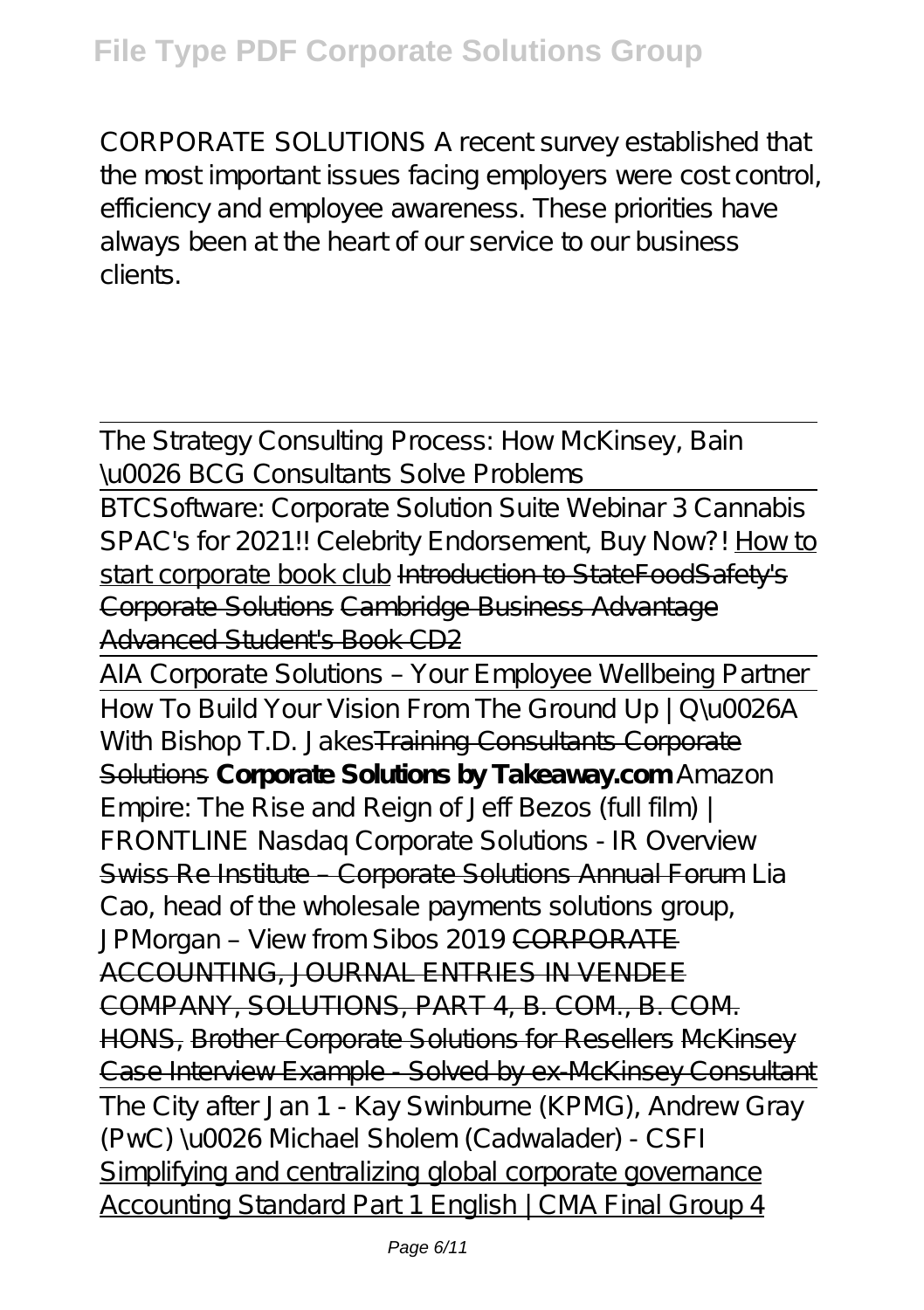#### CFR(corporate financial rebonding) - English *Corporate Solutions Group*

The selection of Board members is crucial to the success of a portfolio company business and needs to accurately reflect simultaneously the vision and goals of the organization and the Sponsor.

#### *Corporate Solutions Group, Inc.*

Corporate Solutions Group, Inc. (CSG) is a crisis management firm that specializes in providing management and advisory services to distressed companies in transition, such as those experiencing...

#### *Corporate Solutions Group, Inc. | LinkedIn*

CORPORATE SOLUTIONS GROUP, LLC (Delaware (US), 5 Feb 2007 - ) HOMMEL CORPORATE SOLUTIONS GROUP, LLC (New Jersey (US), 6 May 2009 - ) EXSON CORPORATE SOLUTIONS GROUP LLC (Indiana (US), 3 Oct 2017 - ) branch CORPORATE SOLUTIONS GROUP I, LLC (New York (US), 14 Jun 2000 - ) CORPORATE SOLUTIONS GROUP CALIFORNIA, LLC (Delaware (US), 20 Jan 2005 - )

*CORPORATE SOLUTIONS GROUP, LLC :: New York (US ...* There are 8 companies that go by the name of Corporate Solutions Group, Inc.. These companies are located in Bloomfield CT, Brooklyn NY, Carmel IN, Indianapolis IN, Lakewood CO, Miami FL, Oceanside NY, Stockbridge GA, and Wheaton IL.

*Corporate Solutions Group, Inc. - CO, CT, FL, GA, IL, IN ...* CORPORATE SOLUTIONS GROUP I, LLC: DELAWARE LIMITED-LIABILITY COMPANY (LLC) WRITE REVIEW: Address: Corporation Trust Center 1209 Orange Street Wilmington, DE 19801  $_{\text{Page 7/11}}$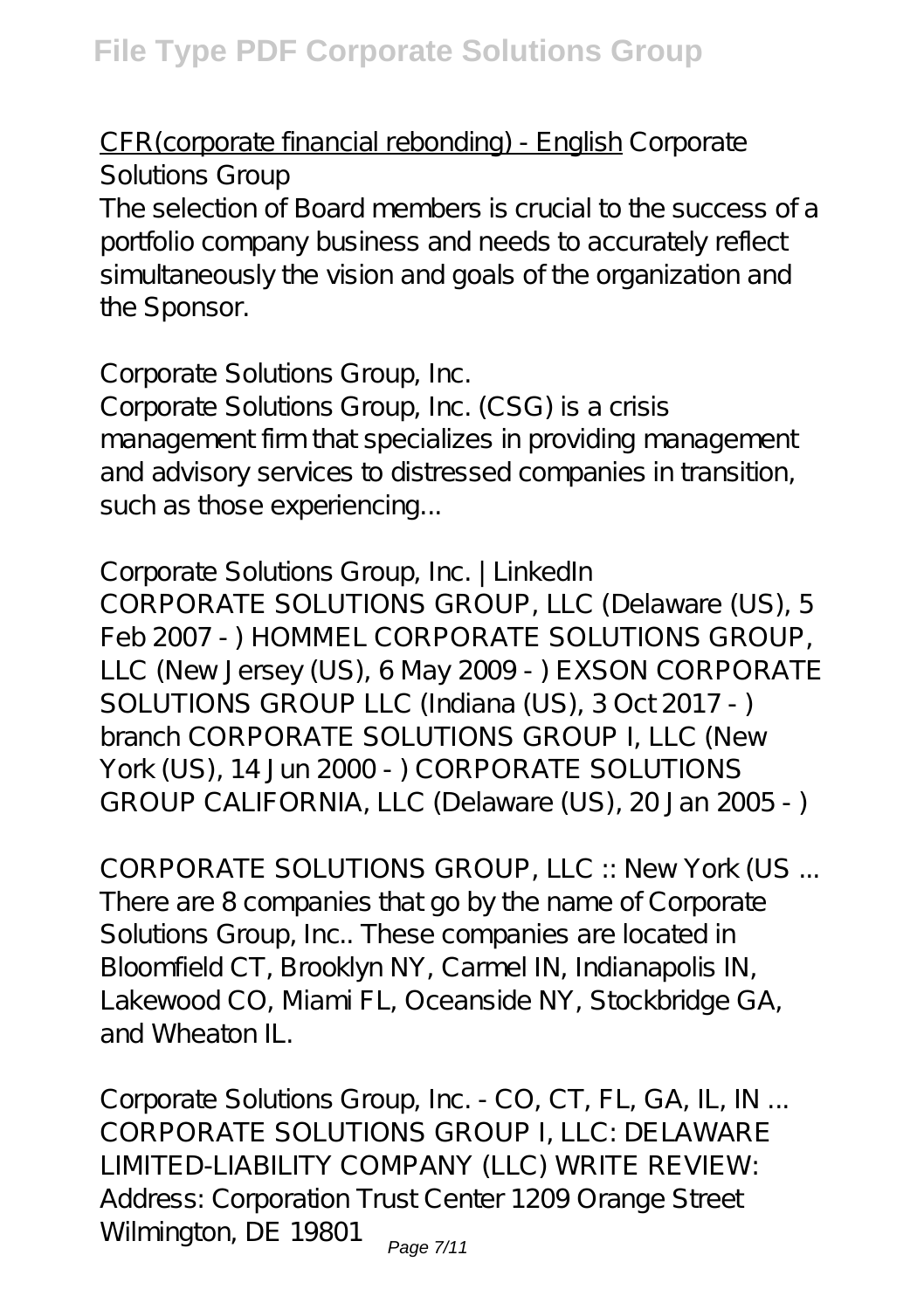# *Corporate Solutions Group I, LLC - New York NY, Oyster Bay*

*...* Corporate Solutions group Companies of the group Corporate Consultingis the leading technology and business management consulting company in Latvia. It has specialized in service of corporate customers: service providers, banks and organizations of state sector.

#### *Corporate Solutions group | Corporate Solutions* The Corporate Solutions Team prides itself on delivering ongoing service and consultation. As your goals and dreams change, we adapt your financial plan to meet those changes.

Maintaining relationships is our number one priority.

*The Corporate Solutions Team - Employee Benefits, Group ...* Corporate Speech Solutions offers training in New York City, Long Island and virtually anywhere in the world. Our goal is "to help you say it better!' Learn to communicate in a clear, concise and confident manner. Simply enter your email below and receive your FREE copy of, "Communicate with Clarity and Confidence!"

*Corporate Speech Solutions Manhattan & Long Island* About Swiss Re Corporate Solutions We're the commercial insurance arm of the Swiss Re Group, so we know how to protect your business. Our extensive knowledge and expertise allows us to understand the risks you face today, anticipate the risks you'll face tomorrow and tailor your coverage accordingly.

#### *Corporate Solutions | Swiss Re*

Corporate Solutions is a leader in the PEO industry. We currently help more than  $500$  companies simplify their human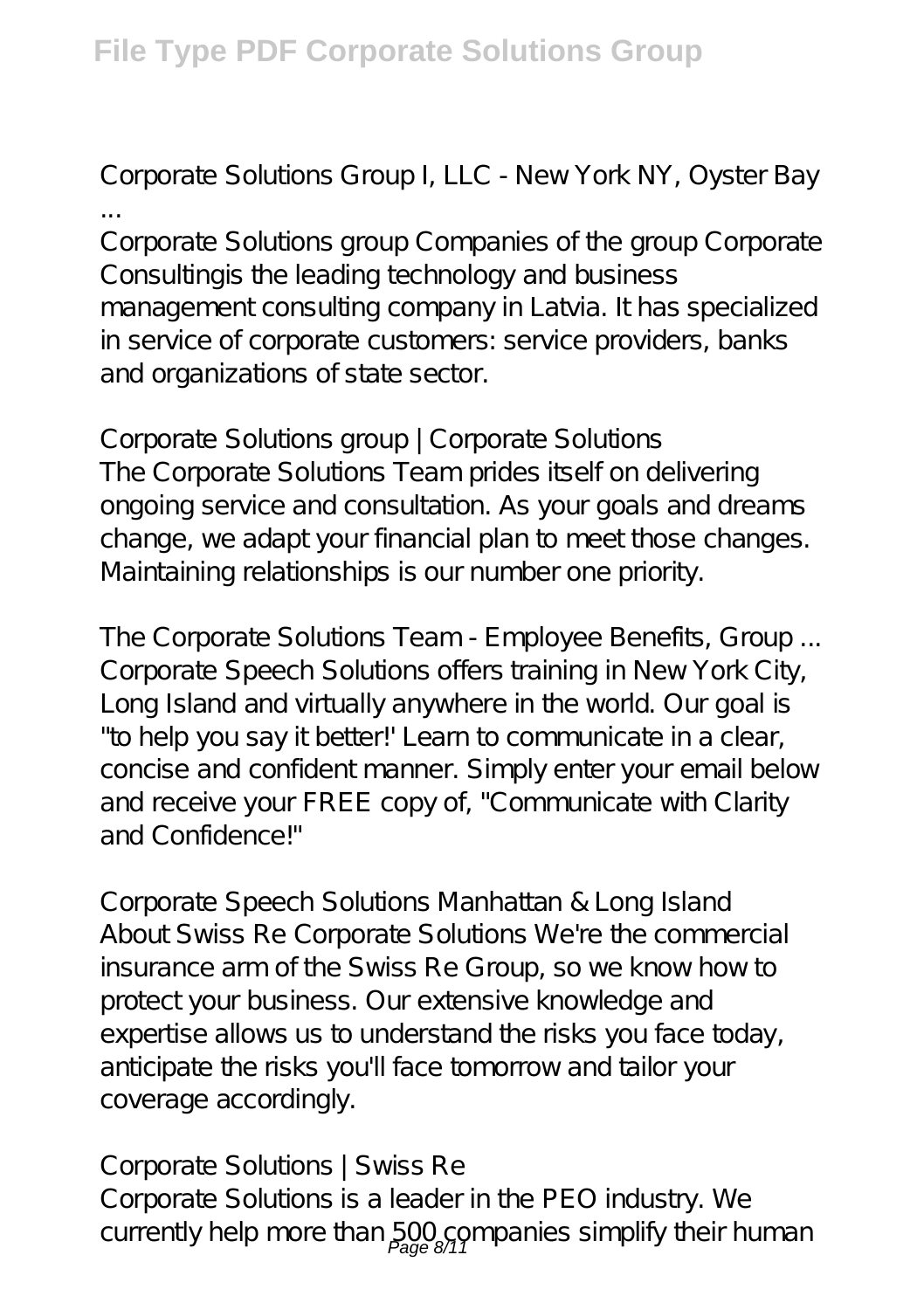resources by integrating services to effectively manage HR responsibilities and employer risks. Learn more about what we can do for you. It's easy to Get Started

*Corporate Solutions – The Human Resource Solution* Corporate Leadership Solutions Our proven methodology has transformed leading companies all over the world. It inspires people to lead beyond their titles, to develop strong relationships that lead to higher production, hire and retain high potential employees, and to create a culture of leadership development within the company.

*The John Maxwell Company - Corporate Training Solutions* Fulfillment and Distribution. Although we're known for filtering millions of direct mail pieces through our building every year, what many people don't know is that Gabriel Group also has an additional 60,000 square feet of warehouse space just a mile away from our headquarters!

#### *Gabriel Group | Corporate Solutions*

There are 2 companies that go by the name of Corporate Solutions Group. These companies are located in South Burlington PA and Winter Park FL.

# *Corporate Solutions Group - South Burlington PA and Winter ...*

Corporate Solutions For Corporations and Financial Solutions As a leading commercial card issuer, Citi ® Commercial Cards offers corporations and financial institutions a global footprint supported by unrivalled card acceptance.

*Corporate Solutions | Citi® Commercial Cards | Treasury ...* First Corporate Solutions is well known and widely respected for our unique understanding of the challenges that face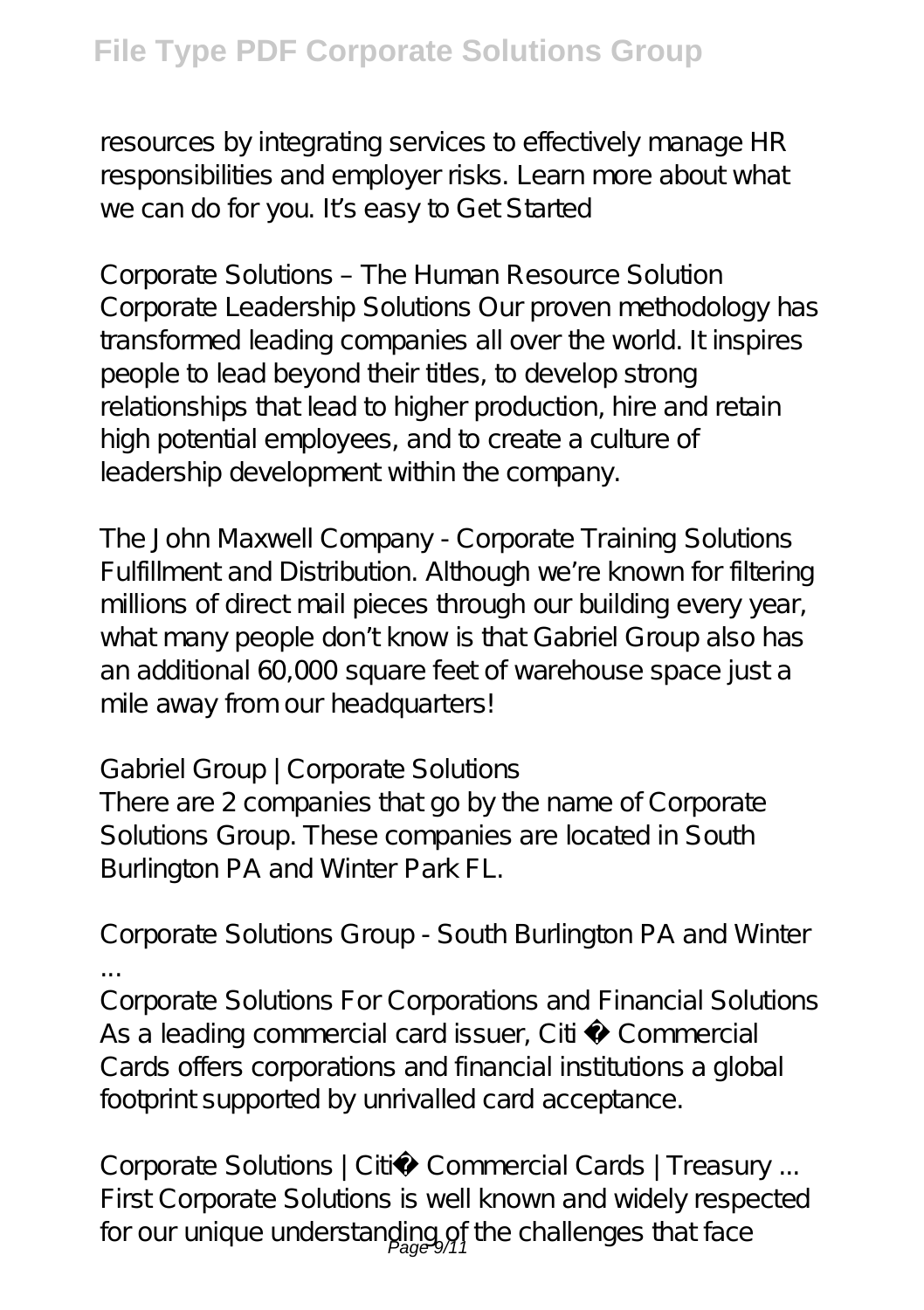Financial Institutions. Our synergistic approach combines our unique product offerings with our expert staff, empowering clients to evaluate applicants quickly, monitor existing customers easily and make funding decisions with ...

*First Corporate Solutions - Global UCC & Corporate Due ...* Corporate SOLUTIONS We provide a wide range of group insurance coverage and tailor-made solutions that take good care of you and your employees, with comprehensive benefits and features from a range of insurance schemes including Group Medical & Hospitalisation, Group Term Life and Group Personal Accident.

# *Corporate Solutions | Group Insurance Coverage | AIA Malaysia*

Global presence. Personal service. Exceptional dedication. We offer a variety of services, including airport limousine, airport concierge, point to point travel, hourly charters, special occasions, sightseeing and group tours, private aviation chauffeurs, corporate roadshows, and mobile event transportation.

# *CTG - Corporate Transportation Group*

Within Occupier Services, Corporate Solutions is a type of client engagement led by an account management team and single point of contact, as an extension of your team. Our unique combination of deep expertise within each integrated service area and our enterprising culture maximizes efficiencies for your business.

# *Corporate Solutions | Colliers International*

Utmost Corporate Solutions makes a world of difference to people's lives by providing exceptional employee benefits that are simple, transparent and accessible. Group Risk benefits